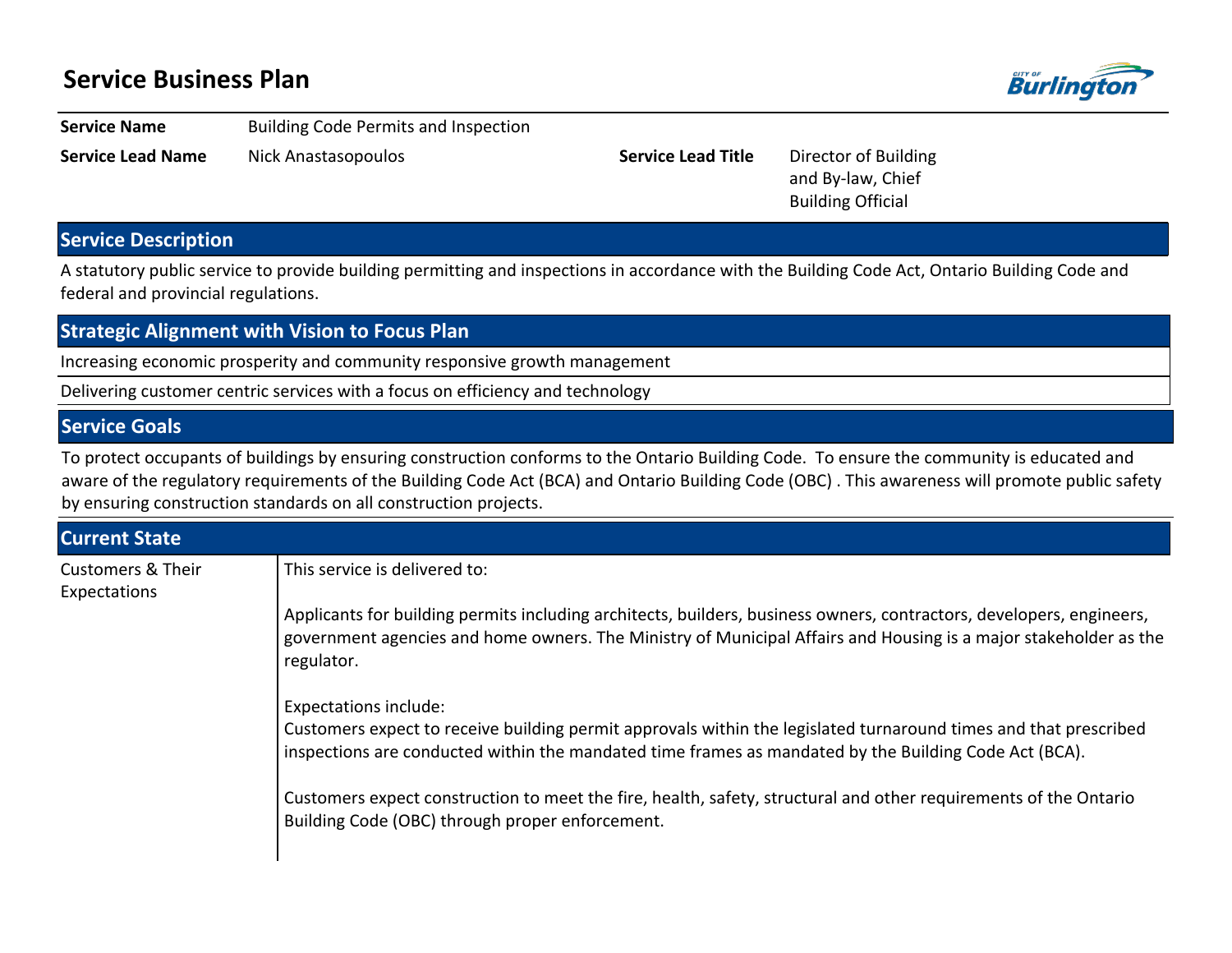|                                  | Building officials are expected to be fully qualified in all aspects of the OBC. Inspectors are expected to maintain<br>accurate records of construction and enforcement activity, and provide public reports to various levels of<br>government.                                                                                                                                                                                                                                 |
|----------------------------------|-----------------------------------------------------------------------------------------------------------------------------------------------------------------------------------------------------------------------------------------------------------------------------------------------------------------------------------------------------------------------------------------------------------------------------------------------------------------------------------|
|                                  | The community expects the Chief Building Official to immediately act to safeguard the health and safety of the<br>public where buildings are damaged due to fire, vehicle collision, structural collapse or otherwise rendered unsafe<br>including unsafe septic systems. The Chief Building Official has an obligation to exercise statutory powers and<br>perform duties in these circumstances with a duty of care to consider the rights of property owners.                  |
|                                  | Stakeholders expect building permit review and inspection services to be fully funded by permit fees, and services<br>to be delivered in a cost-efficient manner. The Chief Building Official shall manage the operational budget, including<br>developing and maintaining a sustainable financial model for providing service levels, as legislated. The CBO shall<br>also provide statistical data, produce financial reports and monitor the operational budget as legislated. |
| <b>Existing Service Delivery</b> | The Chief Building Official has a statutory duty to administer the Building Code Act and implement its regulations<br>under the Ontario Building Code.                                                                                                                                                                                                                                                                                                                            |
|                                  | The Chief Building Official strategically guides building staff and internal/external stakeholders in the administration<br>and implementation of the Building Code Act, Ontario Building Code, related regulations and By-Laws to exceed<br>service delivery and customer expectations.                                                                                                                                                                                          |
|                                  | The Building Permit By-law provides detailed operational and procedural requirements. It serves as the applicant's<br>checklist on the application requirements. It also includes the detailed building permit fee schedule.                                                                                                                                                                                                                                                      |
|                                  | The pre-construction stage includes consultation and plans review of the submitted design to ensure the design<br>complies with the minimum requirements of the OBC. During construction, prescribed building inspections take<br>place at various stages until occupancy and/or finals are granted.                                                                                                                                                                              |
|                                  | Building permit applications are processed, reviewed and issued within the legislated turnaround times and<br>prescribed building inspections are conducted within the mandated time frames.                                                                                                                                                                                                                                                                                      |
|                                  | Building officials are certified in all categories related to their responsibilities and duties as legislated. Plans review is<br>conducted within prescribed turnaround times, ranging from 10 to 30 business days. Deficiency letters are also<br>issued within these time frames. Field inspections are conducted within two business days, upon proper notification.                                                                                                          |
|                                  |                                                                                                                                                                                                                                                                                                                                                                                                                                                                                   |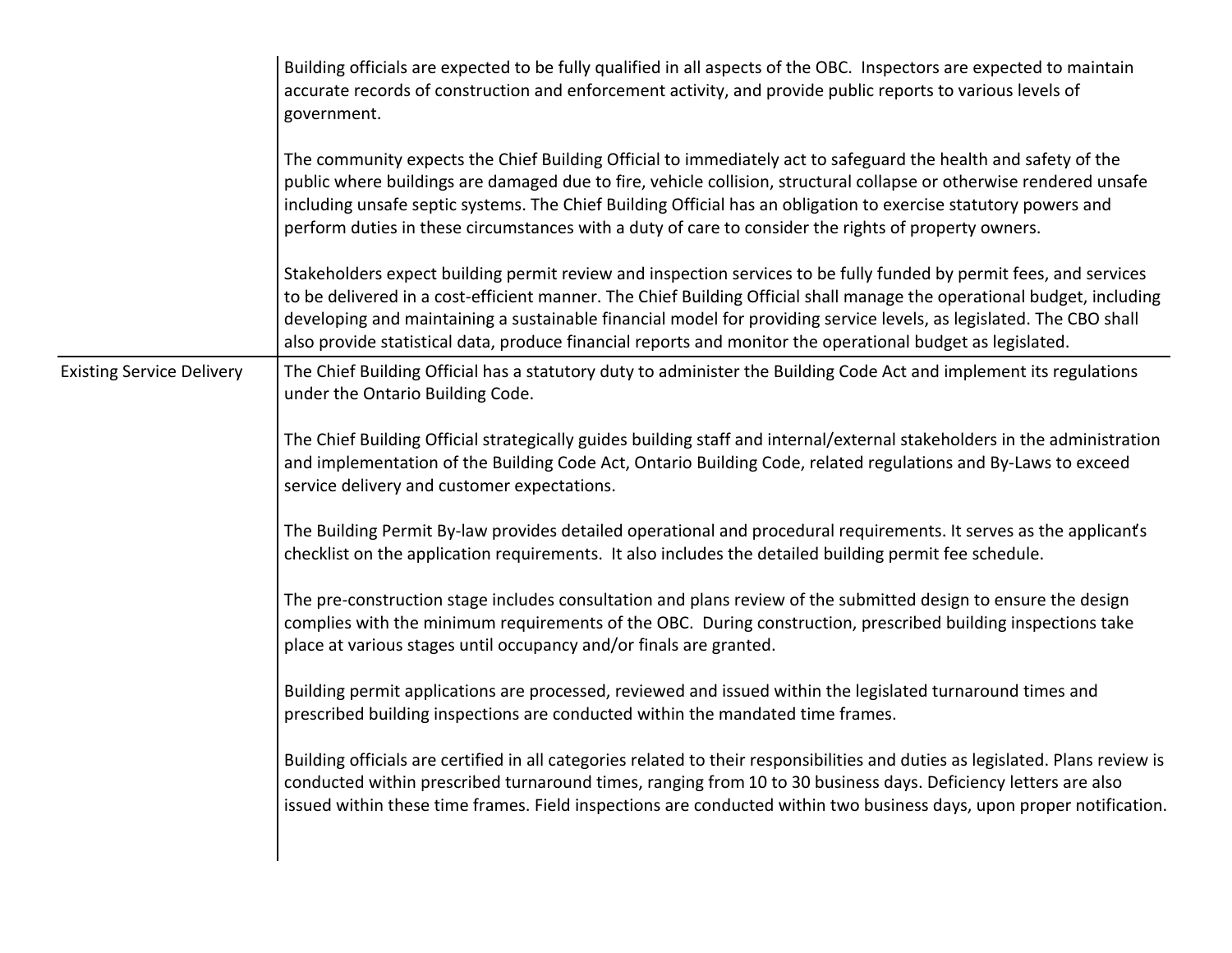|                                                                     | Legal proceedings, including issuing orders (Orders to Comply, Stop Work Orders, Unsafe Orders, Cease Use and<br>Occupancy Orders), and laying charges, are initiated when all other efforts to gain compliance have failed.<br>Service is based on a "fee for service" model, supported by a Council-approved building permit fees financial model.<br>The model is reviewed and updated every five years, to account for effort and changes in legislative requirements.                                                                                                                                                                                                                                                            |
|---------------------------------------------------------------------|---------------------------------------------------------------------------------------------------------------------------------------------------------------------------------------------------------------------------------------------------------------------------------------------------------------------------------------------------------------------------------------------------------------------------------------------------------------------------------------------------------------------------------------------------------------------------------------------------------------------------------------------------------------------------------------------------------------------------------------|
| <b>Existing Customer</b><br>Engagement Tools /<br>Methods           | Ongoing consultations with developers and builders through the Burlington Housing and Development Liaison<br>Committee.<br>Periodic consultations with the Hamilton Halton Home Builders Association, Hamilton Halton Construction<br>Association and Building and Land Development Association.<br>Formal and informal discussions with customers, including home and business owners, contractors, builders,<br>architects, engineers, designers and developers.<br>Active participation in various professional committees and associations, including the Engineers, Architects and<br>Building Officials committee.<br>Customer satisfaction survey accompanying every building permit issued.<br>Q & A on the Building website. |
| Is this Service Provincially<br>Legislated?                         | The Building Code Act (BCA) and the Ontario Building Code (OBC).<br>Yes<br>The Act delegates responsibility for enforcement to municipalities and requires the appointment of a Chief<br>Building Official and sufficient inspectors necessary for enforcement.                                                                                                                                                                                                                                                                                                                                                                                                                                                                       |
| For this Service are there<br><b>Approved Service</b><br>Standards? | The OBC specifies the mandated provincial technical qualifications required by Building Officials and the<br>Yes<br>mandated service turnaround times for permit issuance and conducting prescribed inspections. The Building<br>Permit By-law complements the requirements outlined in the OBC.                                                                                                                                                                                                                                                                                                                                                                                                                                      |
| <b>Programs</b>                                                     |                                                                                                                                                                                                                                                                                                                                                                                                                                                                                                                                                                                                                                                                                                                                       |
| <b>Application Process</b>                                          | Receive applications, create permit files, verify completeness of forms and issue building permits once plans review<br>is complete. Verify permit applications for conformance with applicable law as legislated by the BCA, and<br>calculate/collect required permit fees and related development charges. Issue deficiency letters as required.<br>Respond to public inquiries and educate customers regarding the building permit process.                                                                                                                                                                                                                                                                                        |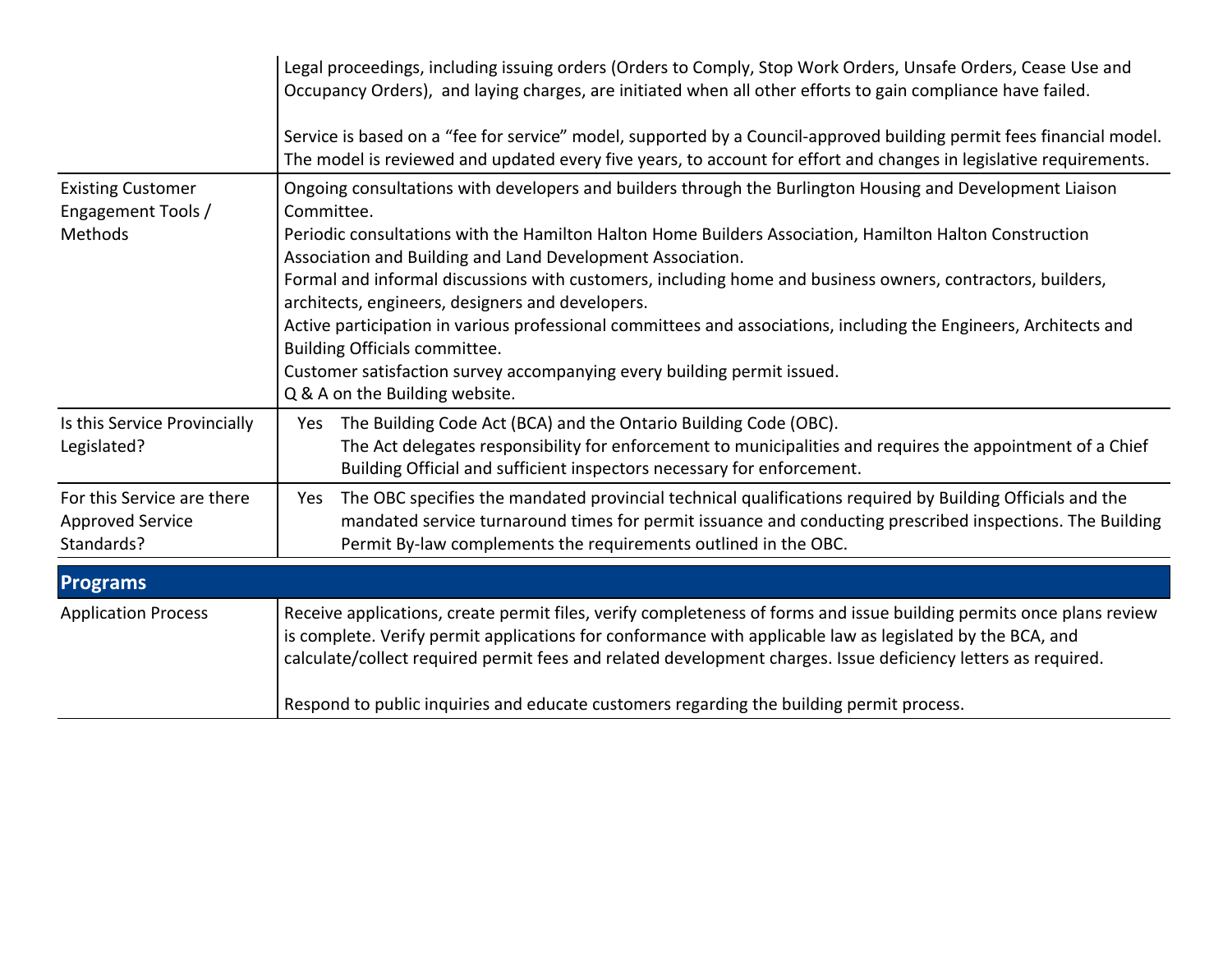| <b>Plans Review</b>         | Review applications for the various disciplines to ensure compliance with the health and safety requirements of the<br>OBC, National Building Code, Ontario Fire Code and related regulations and standards such as NFPA, CSA and ULC.                                 |  |  |  |  |  |
|-----------------------------|------------------------------------------------------------------------------------------------------------------------------------------------------------------------------------------------------------------------------------------------------------------------|--|--|--|--|--|
|                             | Ensure plans review is conducted within the legislated turnaround times, and that deficiency letters are<br>comprehensive and well documented.                                                                                                                         |  |  |  |  |  |
|                             | Respond to public inquiries and educate applicants or their agents on OBC requirements and other related technical<br>regulations/standards.                                                                                                                           |  |  |  |  |  |
|                             | Prepare formal responses to the Building Code Commission in relation to technical disputes of the OBC.                                                                                                                                                                 |  |  |  |  |  |
|                             | Review the technical merits of alternate solutions proposed in place of specified OBC requirements in the course of<br>making recommendations.                                                                                                                         |  |  |  |  |  |
| <b>Building Inspections</b> | Conduct field inspections to ensure construction takes place as per approved permit drawings and in compliance<br>with the health and safety requirements of the OBC and applicable law.                                                                               |  |  |  |  |  |
|                             | Respond to requests for building inspections within the legislated turnaround times.                                                                                                                                                                                   |  |  |  |  |  |
|                             | Provide field enforcement to ensure that construction does not take place without a building permit.                                                                                                                                                                   |  |  |  |  |  |
|                             | Respond to emergencies or unsafe conditions resulting from structural failures, vehicular accidents, fires and/or<br>other causes, coordinating with other services and external agencies (Fire/Police Services, Burlington Hydro, Ontario<br>Fire Marshal) as needed. |  |  |  |  |  |
|                             | Issue orders and pursue legal action when necessary to achieve compliance with the Building Code Act and the<br>Ontario Building Code.                                                                                                                                 |  |  |  |  |  |
|                             | Issue occupancy permits when construction has finalized and all appropriate documentation has been verified.                                                                                                                                                           |  |  |  |  |  |
|                             | Respond to public enquiries as related to building inspections and enforcement.                                                                                                                                                                                        |  |  |  |  |  |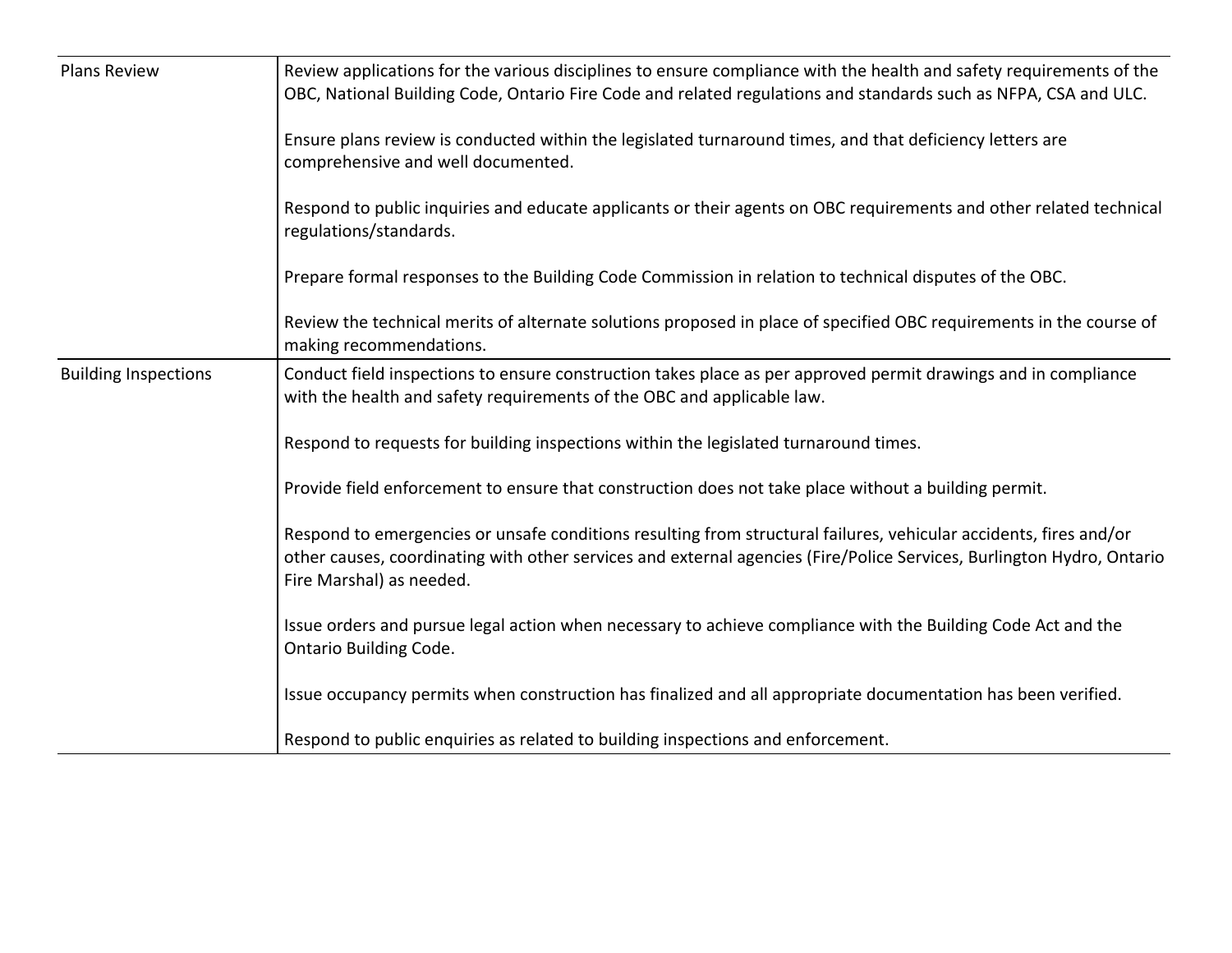### **Recent Continuous Improvement Initiatives**

The Building Section is currently exploring industry best practices and is collaborating with industry partners such as the Large Municipality Chief Building Officials Association (LMCBO) and the Ontario Building Officials Association (OBOA) to standardize building permit workflows throughout the Province of Ontario.

Upgrading of the AMANDA platform was delayed due to an announcement by the vendor that they would not support the tax module on the updated platform. Workarounds had to be developed in order to allow the tax module to remain on the older version of AMANDA (version 5 and 6) while the rest of the user base is migrated to AMANDA version 7. It is anticipated the development and testing will be concluded by Q1 2020.

The Building Section continued its paper management initiative this year by digitizing files currently residing in an off site storage facility. Ultimately the digitized files will be incorporated into the AMANDA platform. This will ensure that information is centralized and is easily accessible to all relevant stakeholders and will improve customer service by reducing waiting times for routine disclosure requests. The continuing digitizing of paper files will free-up office floor space, improve the integrity, accuracy, accessibility and security of permit drawings/documentation and will reduce expenditures related to off-site storage.

Succession planning and knowledge transfer has become an increasingly important issue as the workforce ages and an increasing number of experienced building officials are retiring.

The Building Section continues to receive positive feedback for its program of staffing public information kiosks in local Burlington hardware stores. These information sessions take place both in the Spring and Fall periods and provide an opportunity for staff to meet directly with Burlington residents to exchange information on building permit requirements. It also educates residents on certified and authorized building materials and construction best practices.

### **Environmental Considerations**

The Building Permit Section is performing an industry "best practice" review of existing and emerging technology in order to determine the optimum path for implementing on-line submissions of building permit applications and electronic plan review. This technology will drastically change the permitting process as paper documents/drawings will become obsolete and all interactions will be conducted on-line.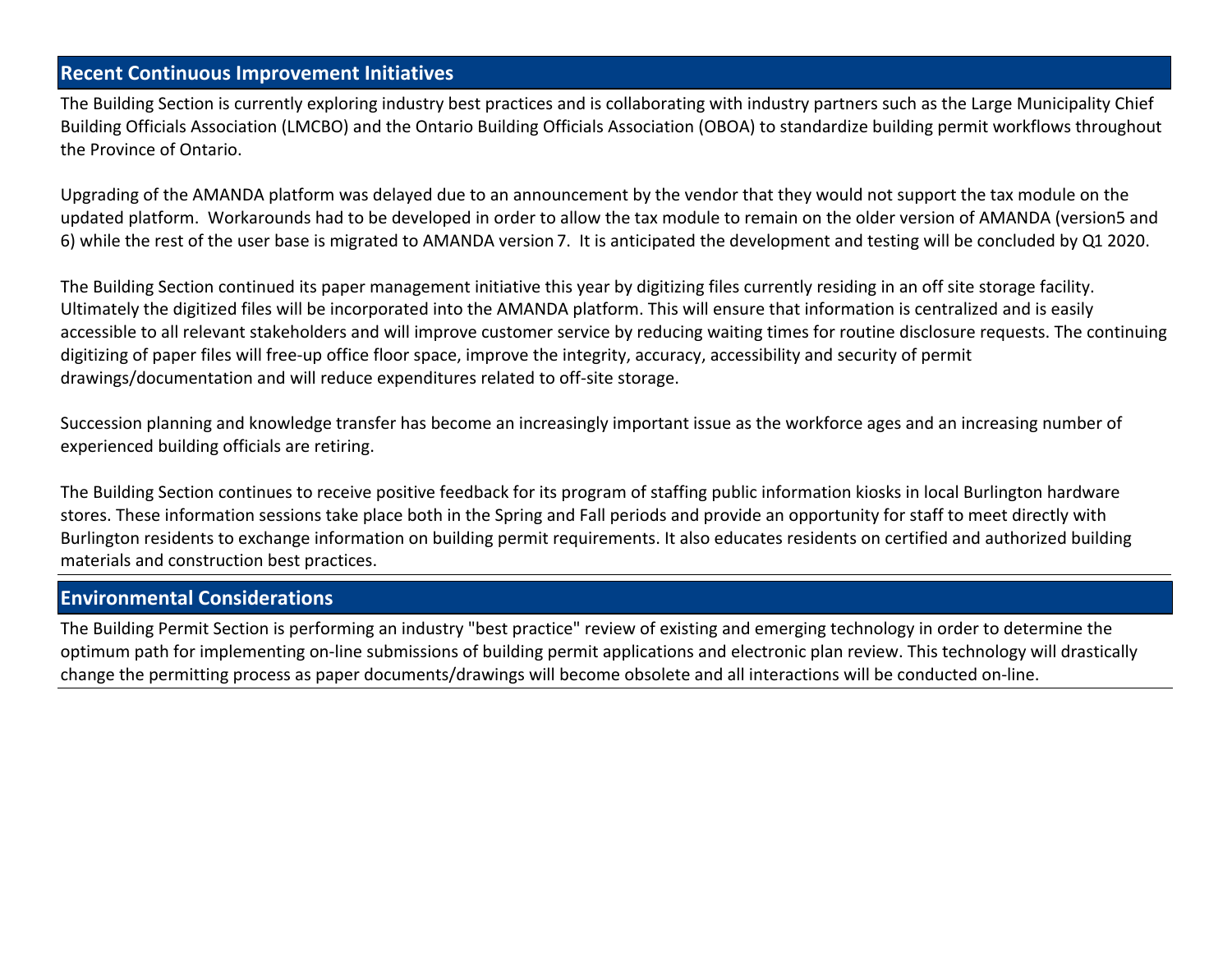|                                          | <b>Emerging Opportunities and Anticipated Risks</b>                                                                                                                                                                                                                                                                                                                                                                                                                                                                    |
|------------------------------------------|------------------------------------------------------------------------------------------------------------------------------------------------------------------------------------------------------------------------------------------------------------------------------------------------------------------------------------------------------------------------------------------------------------------------------------------------------------------------------------------------------------------------|
| <b>Emerging Opportunities</b>            | Electronic delivery of building permit and inspection services. This multi-year initiative will help improve and<br>streamline customer service for building permit applications. In line with our Paper Management Strategy it will also<br>reduce the need for paper submissions and paper waste with resubmissions. Electronic submissions will also<br>increase customer satisfaction as communication/collaboration will be conducted electronically rather than paper-<br>based interactions.                    |
|                                          | Ongoing changes to the Ontario Building Code will enhance requirements in accessibility, residential affordability and<br>climate change. This will be in line with Burlington's initiatives related to energy efficiency and sustainable<br>development which aligns with the 2015-2040 Strategic Plan.                                                                                                                                                                                                               |
| <b>Anticipated Risks</b>                 | Increased exposure and liability due to changing requirements in the Ontario Building Code, such as affordable<br>housing initiative, climate change initiatives, mid-rise wood frame and accessible built environment.                                                                                                                                                                                                                                                                                                |
|                                          | A reduction in greenfield development due to scarcity of undeveloped land may lead to a temporary dip in building<br>permit revenues while infill redevelopment projects go through the time intensive approval process. It is<br>anticipated that the size and quantity of redevelopment projects will lead to an upswing in permit revenue in the<br>longer term (2 to 5 years) as intensification momentum builds.                                                                                                  |
|                                          | Continuing to be an overshadowing concern is the outcome of the Elliott Lake Public Inquiry which may introduce<br>new regulations in the Ontario Building Code regarding maintenance of existing buildings and parking structures.<br>Additional resources and revenue would likely be required in order to fund these potential requirements.                                                                                                                                                                        |
|                                          | Knowledge maintenance and/or re-qualification of Building Officials and its impact on existing and future resources<br>(human and financial) continues to be a concern.                                                                                                                                                                                                                                                                                                                                                |
|                                          | Due to the aging of the workforce and increasing numbers of building officials choosing to retire, there is a province<br>wide shortage of experienced and qualified building officials. Succession management is emerging as a major<br>concern for all municipalities across the Province and will remain an issue for several years to come. Training,<br>qualification and retention of building officials will be a challenge requiring creativity and a focused effort by all<br>municipal Building Departments. |
| <b>Enterprise Risk</b><br>Considerations | Labour Market & Workforce - Recruitment, Retention, Skills<br>Technology - IT Systems, Staff expertise and competency<br>Legislative Changes - Provincial and Federal Legislative Changes                                                                                                                                                                                                                                                                                                                              |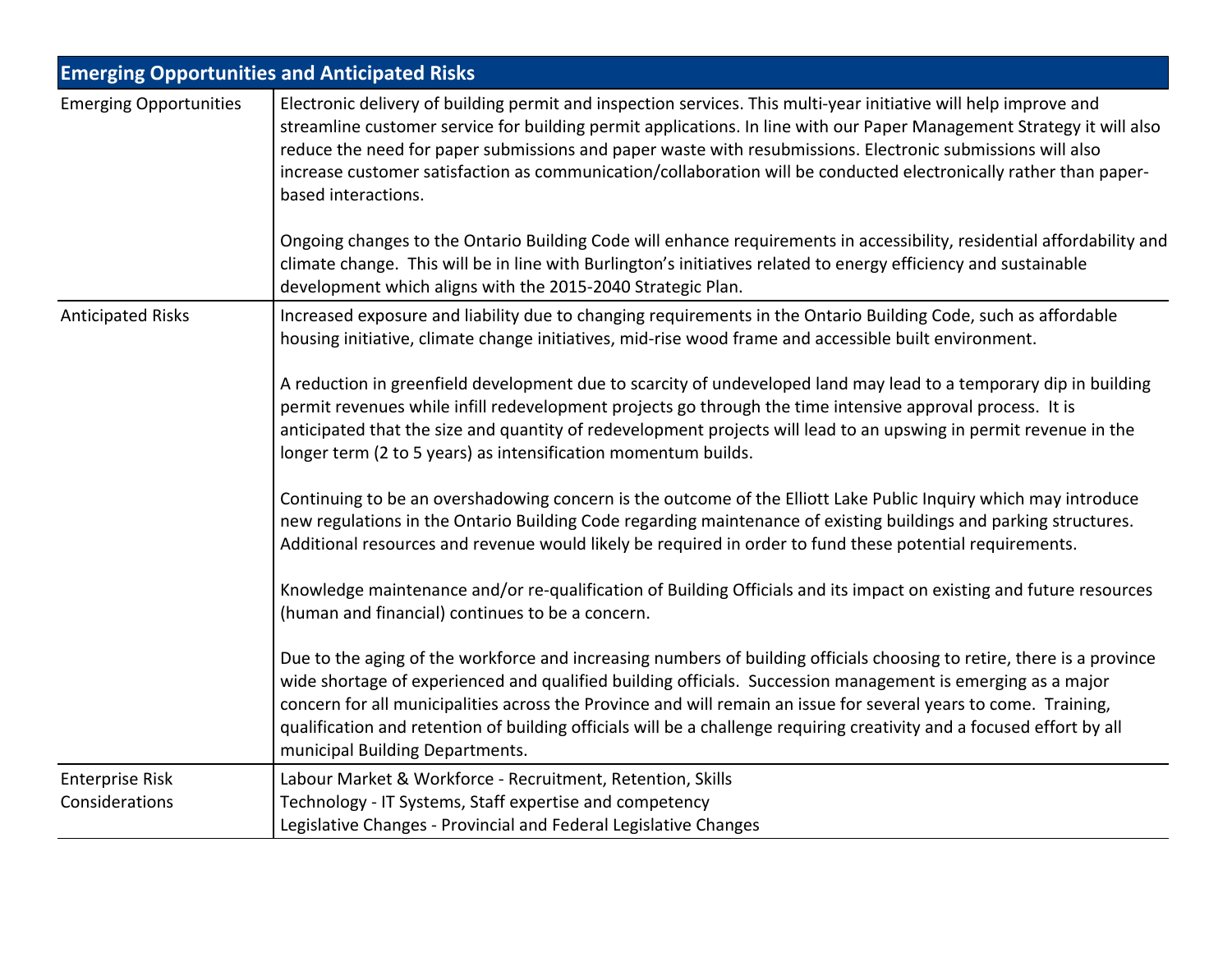| <b>Service Initiatives</b>                                                                                                                                                                                                                                                                                                                                                                   | <b>Target Completion</b> |
|----------------------------------------------------------------------------------------------------------------------------------------------------------------------------------------------------------------------------------------------------------------------------------------------------------------------------------------------------------------------------------------------|--------------------------|
| Ensure all building staff are fully qualified and trained for the Ontario Building Code and specific to areas of<br>enforcement and litigation. Ensure that staff qualifications are upgraded when required by the Director of the<br>Building Branch at the Ministry of Municipal Affairs and Housing.                                                                                      | Dec 2020                 |
| Continue in 2020 with a program to close open permits, as part of an overall risk management program. This<br>initiative is funded from the building permit revenues and does not negatively affect the City tax base.                                                                                                                                                                       | Dec 2020                 |
| Continue streamlining and re-working the processes, workflow and documents in AMANDA to simplify and more<br>accurately reflect the business processes within the Building Permit Services Section.                                                                                                                                                                                          | Dec 2020                 |
| Perform an industry "best practice" review of existing and emerging technology in order to determine the optimum<br>path for implementing on-line submission of building permit applications and electronic plan review.                                                                                                                                                                     | Dec 2020                 |
| Undertaking a review of the Financial Model for the Building Section in order to ensure that the fees for service<br>charged will maintain the enterprise model in the current development environment and that the proposed permit<br>fees are competitive and in line with other municipalities. Implementation of a new Building By-law will proceed to<br>Committee and Council Q4 2019. | Jan 2020                 |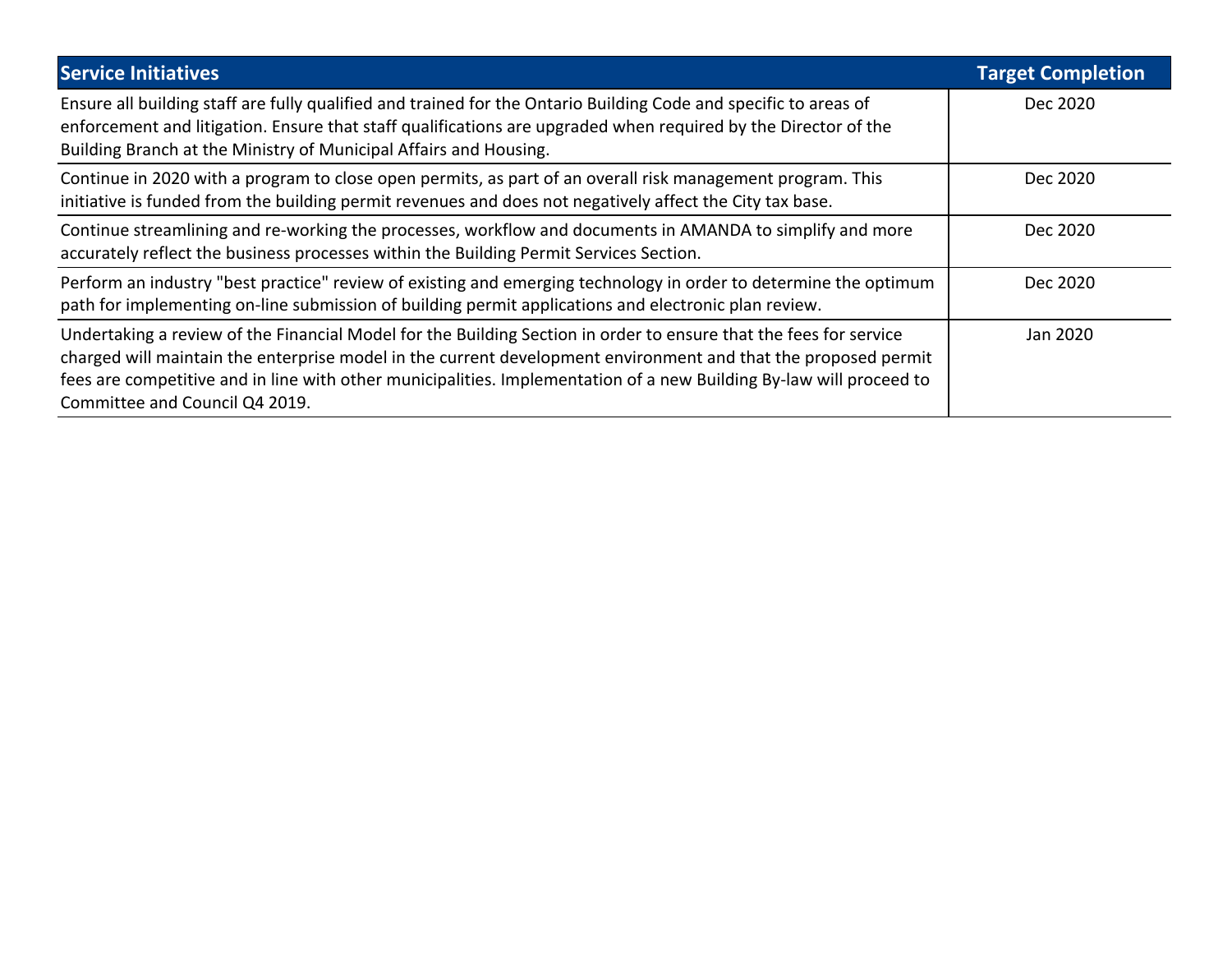# **MEASURING SUCCESS**

#### **How much did we do?**

| <b>Performance</b>          | 2015    | 2016    | 2017    | 2018    | 2019            | 2020     | 2021            | 2022            |
|-----------------------------|---------|---------|---------|---------|-----------------|----------|-----------------|-----------------|
| <b>Measurement</b>          | Actual  | Actual  | Actual  | Actual  | <b>Forecast</b> | Forecast | <b>Forecast</b> | <b>Forecast</b> |
| Total Gross Floor Area      | 401.333 | 379.163 | 453.833 | 370.121 | 402.371         | 410.418  | 418.627         | 418.628         |
| Construction Value of       | \$539   | \$431   | \$588   | \$419   | \$457           | \$467    | <b>\$476</b>    | \$477           |
| Building Permits Issued (\$ |         |         |         |         |                 |          |                 |                 |
| millions)                   |         |         |         |         |                 |          |                 |                 |

#### **How well did we do it?**

| Performance<br>Turnaround Time to Process Building Permit Apps (Days) |      |      |                               |                                                                                                                                                                                                                                                                                                                                                                                                                                                                                                                                                                                                                                |                                        |      |      |                                                                                                                                                                                                                                                                                                 |
|-----------------------------------------------------------------------|------|------|-------------------------------|--------------------------------------------------------------------------------------------------------------------------------------------------------------------------------------------------------------------------------------------------------------------------------------------------------------------------------------------------------------------------------------------------------------------------------------------------------------------------------------------------------------------------------------------------------------------------------------------------------------------------------|----------------------------------------|------|------|-------------------------------------------------------------------------------------------------------------------------------------------------------------------------------------------------------------------------------------------------------------------------------------------------|
| <b>Measurement</b>                                                    |      |      |                               |                                                                                                                                                                                                                                                                                                                                                                                                                                                                                                                                                                                                                                |                                        |      |      |                                                                                                                                                                                                                                                                                                 |
| Story behind the data                                                 |      |      |                               | This chart indicates the time measured in business days required to review building permits<br>broken down into different classes of buildings defined in the Ontario Building Code.<br>Average turnaround times for building permit applications is a major indicator of service<br>class of building and provides a comparative analysis over a 5 year period.<br>Although not shown in this chart, turnaround time is the main performance measure for<br>delivering building inspections services to our customers. Statistics drawn from the permit<br>two business days from the date of notification from the customer. |                                        |      |      | performance in delivering building permits to customers. The chart outlines actual turnaround<br>times compared to the Ontario Building Code legislated turnaround times for each category or<br>tracking software (AMANDA) show that inspections are generally completed within the legislated |
| 12<br>10                                                              | 10   | 10   | 10                            | <b>Building Permit App Turnaround Time (Days)- Houses</b><br>10                                                                                                                                                                                                                                                                                                                                                                                                                                                                                                                                                                | 10                                     | 10   | 10   | 10                                                                                                                                                                                                                                                                                              |
| 8                                                                     |      |      |                               |                                                                                                                                                                                                                                                                                                                                                                                                                                                                                                                                                                                                                                |                                        |      |      |                                                                                                                                                                                                                                                                                                 |
| 6<br>4<br>$\overline{2}$                                              | 7.6  | 8.0  | 8.0                           | 8.0                                                                                                                                                                                                                                                                                                                                                                                                                                                                                                                                                                                                                            | 8.0                                    | 8.0  | 8.0  |                                                                                                                                                                                                                                                                                                 |
| $\mathbf 0$                                                           | 2015 | 2016 | 2017<br>Houses (Average Days) | 2018                                                                                                                                                                                                                                                                                                                                                                                                                                                                                                                                                                                                                           | 2019<br>-Baseline (10 days) legislated | 2020 | 2021 | 2022                                                                                                                                                                                                                                                                                            |
|                                                                       |      |      |                               |                                                                                                                                                                                                                                                                                                                                                                                                                                                                                                                                                                                                                                |                                        |      |      |                                                                                                                                                                                                                                                                                                 |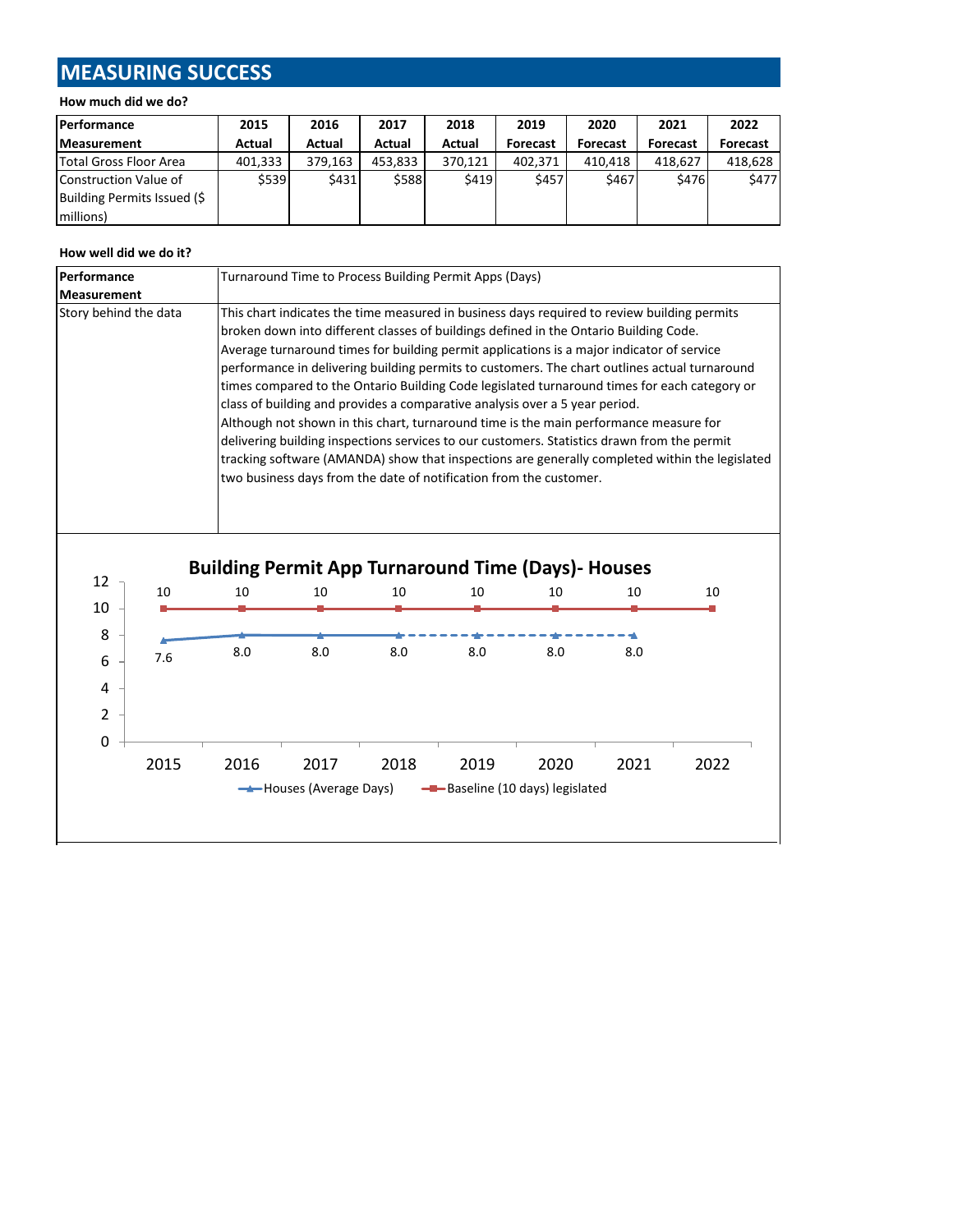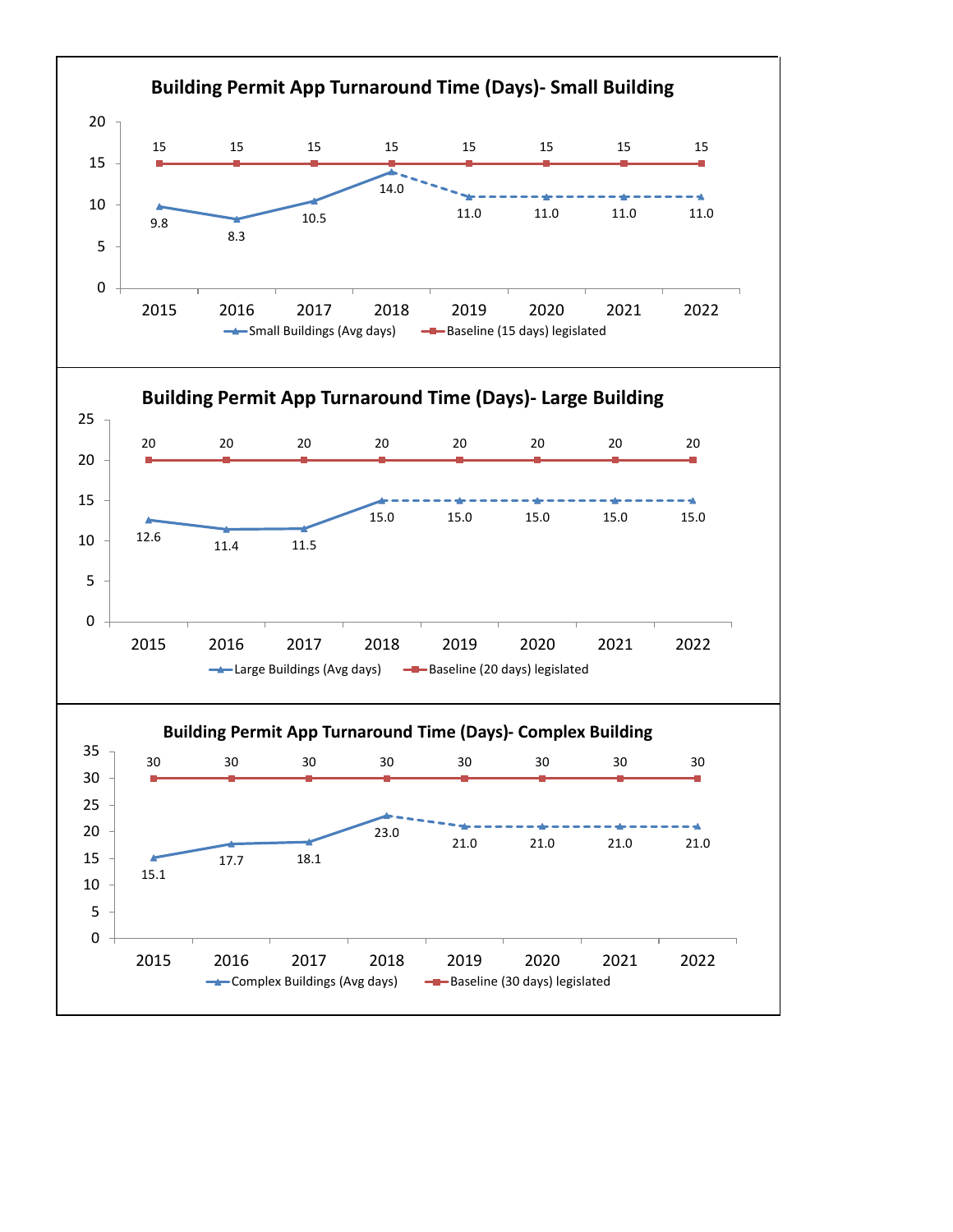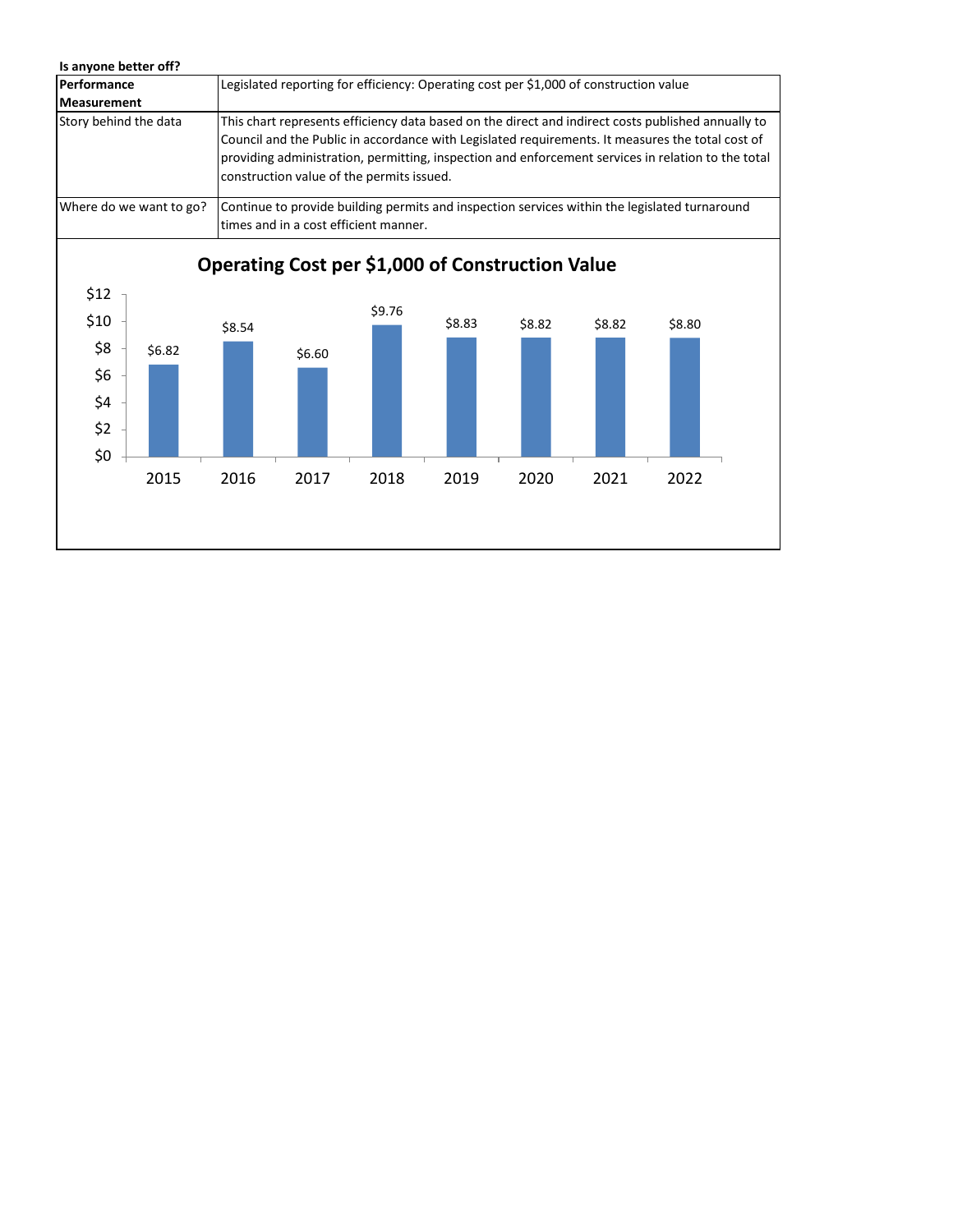